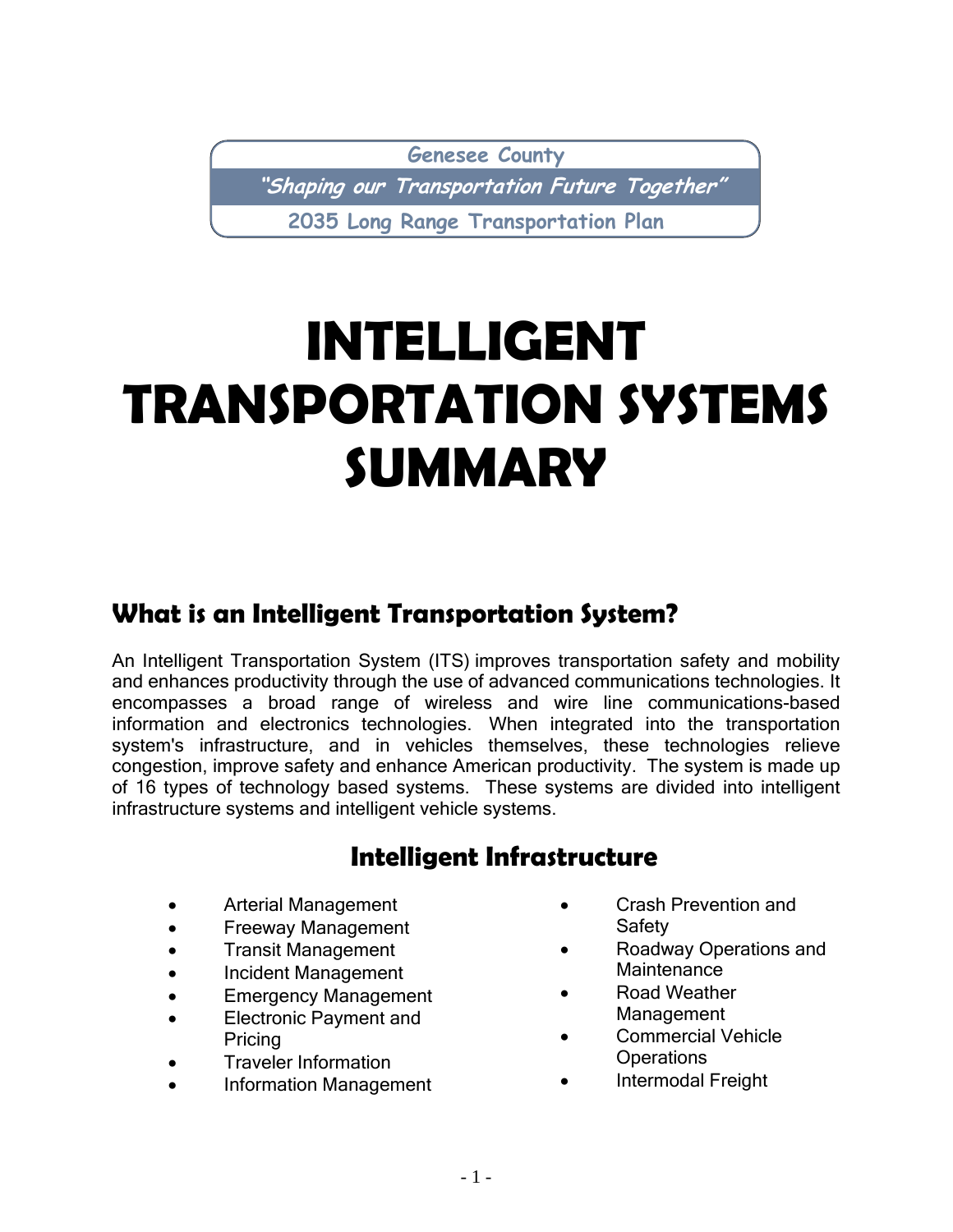# **Intelligent Vehicles**

- Collision Avoidance **Systems** 
	- Driver Assistance Systems
- Collision Notification **Systems**

### **Major Intelligent Transportation System Areas**

The major areas of an ITS are the Intelligent Vehicle Initiative (IVI), the Commercial Vehicle Operations (CVO) and the Advanced Rural Transportation Systems (ARTS). The Intelligent Vehicle Initiative integrates driver assistance and information so that all vehicles will operate more safely. The Commercial Vehicle Operations area has applications for commercial vehicles to speed the process of freight movement, carrier operations and vehicle inspections. The Advanced Rural Transportation Systems area will improve mobility, safety, efficiency and communication in rural areas.

#### Intelligent Vehicle Initiative

The Intelligent Vehicle Initiative uses on-board collision avoidance systems based on radar or sonar technology. These systems detect objects that the vehicle may strike, and warn the driver of the impending hazard. Dashboard monitors display travel maps and provide directions. An intelligent cruise control adapts vehicle speed to maintain a safe driving distance from other vehicles. During bad weather, on-board sensors warn drivers of obstacles in front of the vehicle and emit warning signals to help drivers avoid hitting objects. During slippery weather conditions, advanced vehicle and brake systems measure wheel speeds and steering wheel angles to determine if a spin is imminent. If it is, braking is automatically applied to the appropriate wheels, and the vehicle can balance out of the spin.

#### Commercial Vehicle Operations

The Commercial Vehicle Operations area links carrier, state, and national information networks to facilitate a simple and cost-effective exchange of safety and business data. Commercial processes such as roadside safety inspections, credential checks, vehicle registration, fuel-tax collection and hazardous materials transport are simplified. Electronic screening automates weight, safety and credential screenings at roadside weigh stations. International border clearances are also speeded along by this system. More unsafe drivers and vehicles can be removed from the road by this process, than by conventional methods. ITS technologies can also identify truckers with poor safety records for more frequent inspections, while compliant trucks are allowed to proceed.

#### Advanced Rural Transportation Systems

The Advanced Rural Transportation Systems applications help solve the transportation problems of the rural traveler. Speeders are common in rural areas, and Advanced Rural Transportation Systems can help avoid high-speed collisions. Drivers can also be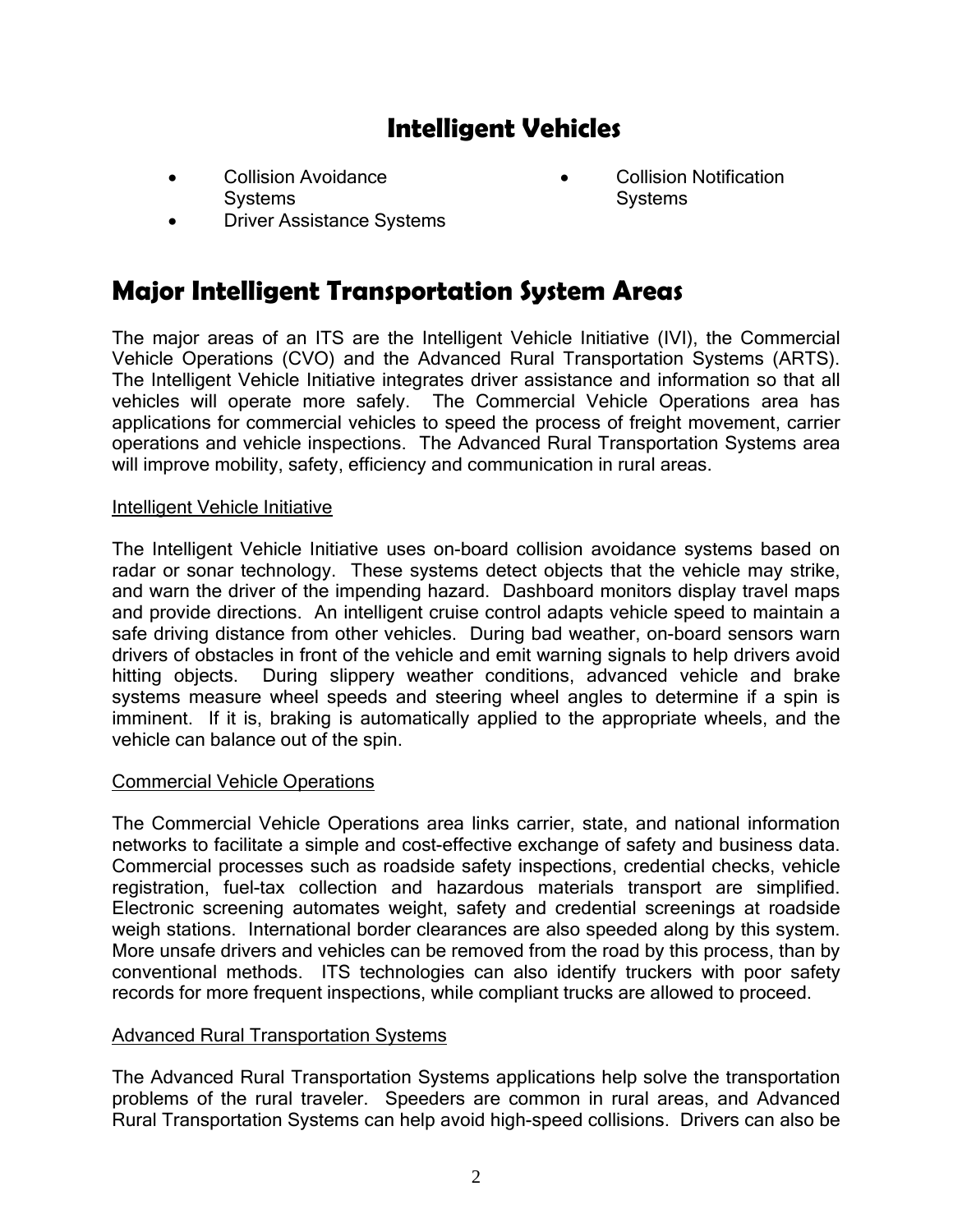warned about animals crossing the road ahead. But when accidents do occur, response times are improved, even in remote, deserted areas thanks to a "panic button" in the vehicle. This system pinpoints the exact location of the accident and relays that information to local emergency agencies. Tourists and other travelers in the rural area may not be familiar with the roads, and directions may be hard to come by. In-vehicle navigation systems can get people back on the right road quickly. In rural areas, bad weather conditions and rugged terrain can combine to produce awful driving conditions. On-board weather updates can help save lives and property.



### **Integrated Components of an Intelligent Transportation System**

There are nine integrated components of an ITS. These components include traffic signal control, freeway management, transit management, electronic fare payment, electronic toll payment, incident management, traveler information services, emergency management services and railroad grade crossing safety.

#### Traffic Signal Control Systems

Traffic Signal Control Systems use in-pavement detectors to monitor the current demand. These systems measure the demand for right-of-way, shifts in directional demand, and changes in cross-street directional demand. The detectors relay this information to the traffic signals, which can then adapt to the current needs of the vehicles. The result is a smoother flow of traffic, with shorter waiting times. As a safety measure, automatic cameras at signalized intersections have reduced the numbers of speeders and red-light runners, by photographing license plate numbers and fining the violators.

#### Freeway Management Systems

Freeway Management Systems use ramp metering techniques to measure and regulate how much traffic is entering and leaving major freeways. The metering rate ensures that demand remains below capacity, reducing congestion. Metering rates also improve safety by breaking up groups of merging vehicles competing for space in the stream of traffic. Cities using Freeway Management Systems report handling more traffic while maintaining or increasing travel speeds.

#### Transit Management

Transit Management includes Automatic Vehicle Location (AVL) technologies and computer-aided dispatch systems to help keep buses on schedule and improve service.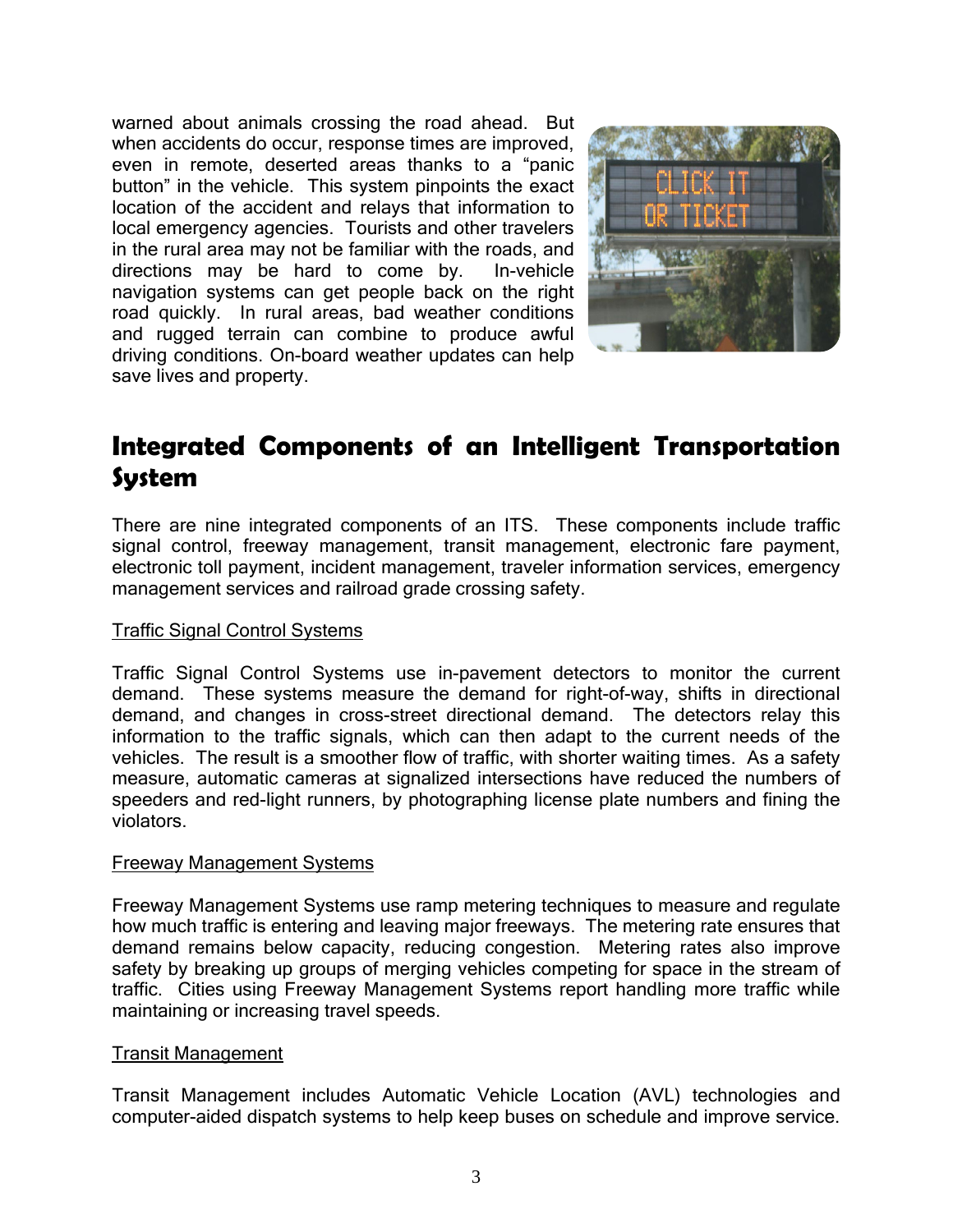Some cities have integrated the bus system with the traffic light system at key intersections. This increases the green lights along these routes by only a few seconds, but the end result is a reduction in transit travel time.

#### Electronic Fare Payment Technologies

Electronic Fare Payment Technologies have reduced cash-handling costs for transit operators, due to more accurate data collection. This method is also more convenient for the passengers, who no longer have to worry about having the correct change for fare payment.

#### Electronic Toll Payment

Electronic Toll Payment allows travelers to speed through toll collection plazas without stopping to pay their toll. A roadside sensor locates a transponder in the approaching vehicle, and automatically bills the corresponding account. This results in significantly reduced levels of vehicle emissions.

#### Incident Management Systems

Incident Management Systems include dynamic message signs, which alert travelers to accidents or stalled vehicles on the road ahead. Video cameras and road sensors help to detect and locate incidents quickly, and computer-aided dispatch can speed emergency services to the scene.

#### Traveler Information Services

Traveler Information Services utilize many modes of communication, such as the internet, radio, kiosks, pagers, dial-up services, television, and on-board computers. These services allow travelers to access pre-trip and en route information so they can plan the most efficient route for their needs. Also available is information on all modes of public transportation and ridesharing in the area, as well as specialized services for senior citizens or persons with disabilities.

#### Emergency Management Services

Emergency Management Services are greatly enhanced by traffic control centers that continually monitor roadway conditions. When an incident occurs, the nearest emergency service vehicle is located electronically and dispatched to the scene. Highway managers then alert other drivers of the incident through dynamic message signs. These services reduce response times, help save lives, and reduce the occurrence of secondary incidents.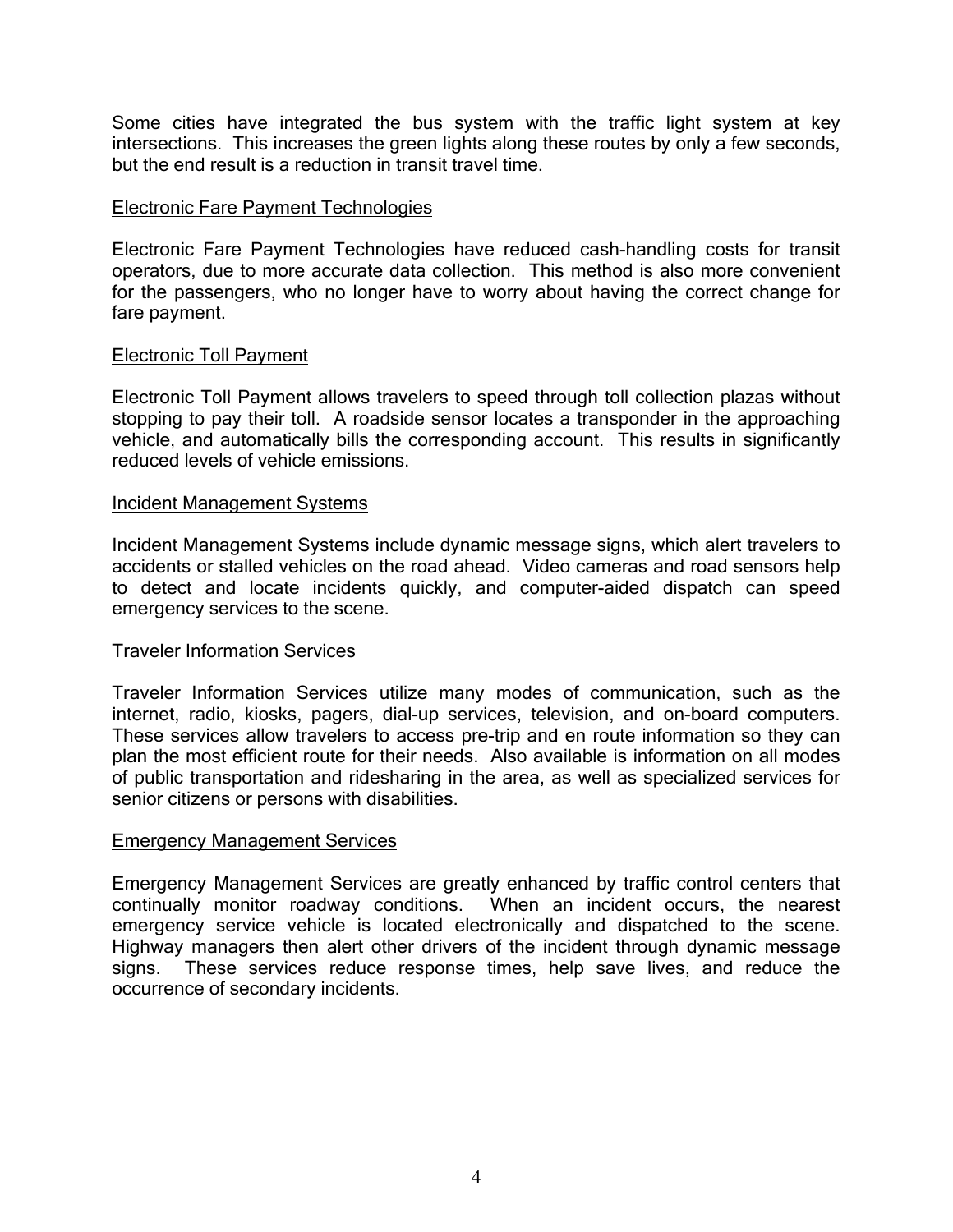

Railroad Grade Crossing Safety

Railroad Grade Crossing Safety can be increased by using signing systems that alert drivers to approaching crossings and oncoming trains. The signing system for buses includes a wireless antenna built into the railroad sign and an in-vehicle communicator that alerts the driver to the railroad crossing and any oncoming trains.

# **SAFETEA-LU**

ITS architectures satisfy the conformity requirements first established in the Transportation Equity Act for the 21st Century (TEA-21) highway bill and continued in the Safe, Accountable, Flexible, Efficient Transportation Equity Act: A Legacy for Users (SAFETEA-LU) bill passed in 2005. Regions implementing an ITS project using federal funds must have an ITS architecture plan and show conformance with their regional ITS architecture in order to be eligible for funding from FHWA or FTA.

# **ITS Plans**

There are currently three ITA plans that serve Genesee County: The Michigan Bay Region ITS Plan, The Genesee County Regional ITS Plan and The Flint Mass Transportation Authority ITS Implementation Plan.

# **Michigan Bay Region ITS Plans**

The Michigan Bay Region ITS Architecture and Deployment plan provides a guide for development of ITS in the MDOT Bay region to ensure compatibility of the regional system.

The Bay Region includes Tuscola, Sanilac, Saginaw, Midland, Lapeer, Isabella, Huron, Gratiot, Gladwin, Genesee, Clare, Bay and Arenac Counties. The plan has a regional focus meaning it will look to improve traffic operations through the region as a whole rather than focusing on details in each county. Each county should have a specific ITS plan to address local issues. Genesee County has the Genesee County Regional ITS Architecture and the MTA ITS Architecture and Deployment Plan to identify and address the ITS needs of the County.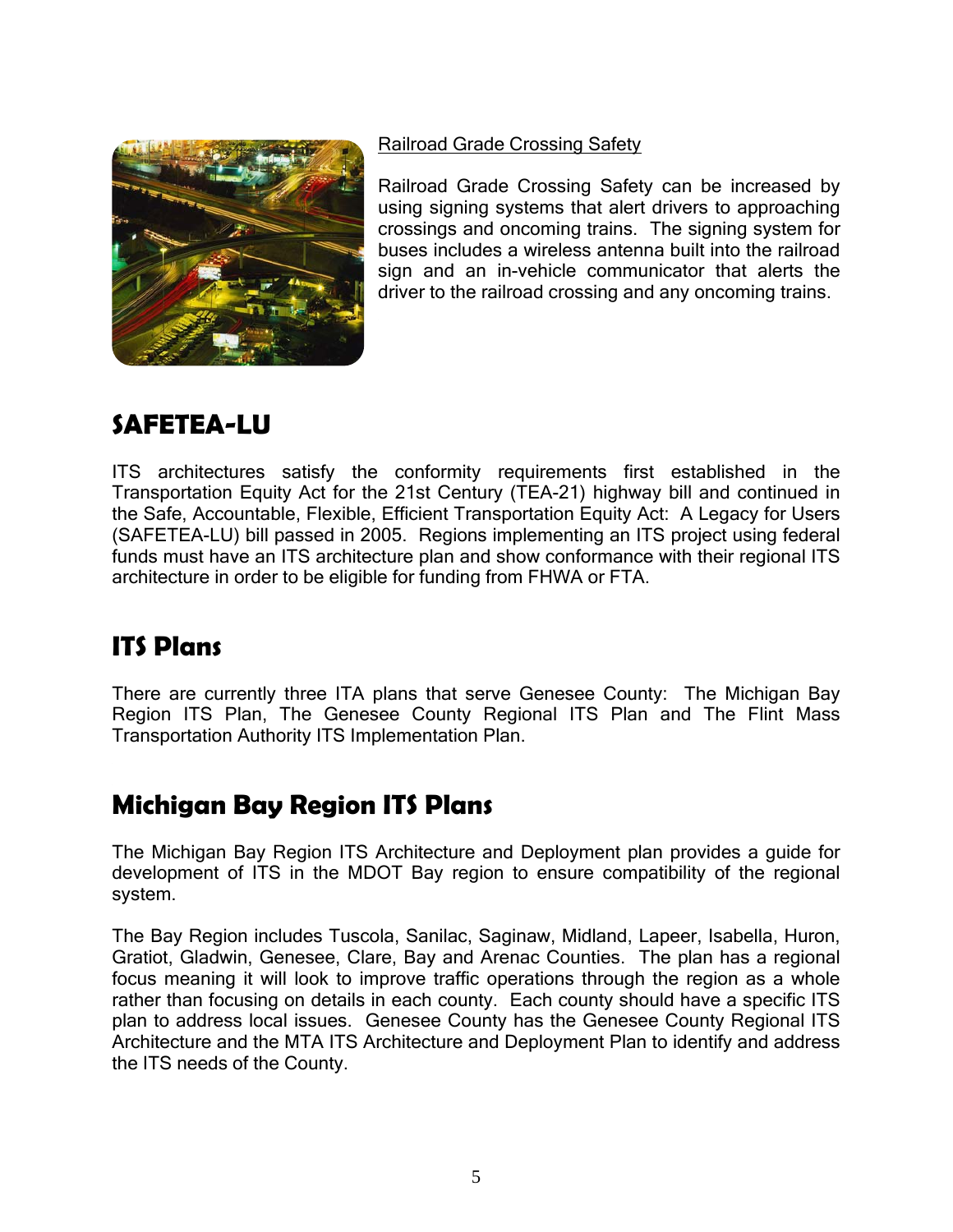Genesee County Metropolitan Planning Commission staff was involved in the development of the Bay Region ITS plan to ensure regionally significant projects in Genesee County were included in the plan and that the regional system would be compatible with the plans in Genesee County.

### **Genesee County Intelligent Transportation Systems**

The Genesee County Regional Intelligent Transportation Systems (ITS) Plan is a roadmap for transportation systems integration in Genesee County. The plan provides methods to make the most out of technological advances by developing a strategy for deployment and a framework, or architecture, for linking the region's transportation systems. This plan covers all the Cities, Villages, Road Commission, MTA, MDOT and other local stakeholders. The purpose of this plan is to conduct a strategic assessment of new and/or enhanced opportunities for the implementation of ITS applications in the County, with a focus on improving the safety and efficiency of the regional transportation network.

### **Mass Transportation Authority ITS**

The Flint Mass Transportation Authority (MTA) is working to identify and adopt appropriate Intelligent Transportation System (ITS) solutions to improve the effectiveness and efficiency of transit service in Genesee County. The *Intelligent* Transportation System Architecture and Deployment Plan is a major initiative by the MTA to plan short and long-term approaches to deploying Intelligent Transportation Systems technologies. The Plan will improve the enterprise productivity of current operations, while providing enhanced service to the customer. The Plan further sets the foundation for broader deployment by other interested parties in Genesee County.

| <b>ITS Projects</b>  | <b>Project</b>                                                |
|----------------------|---------------------------------------------------------------|
| <b>City of Flint</b> | Downtown Signal Replacement & Interconnect                    |
| <b>GCRC</b>          | Miller Rd - Dye to Ballenger (Signal Modernization)           |
| <b>MDOT</b>          | I-75 off ramp @ Bristol Rd (Signal Modernization)             |
| <b>MDOT</b>          | M-15 @ Flint Street (Signal Modernization)                    |
| <b>MDOT</b>          | M-57 (M-54 to Nichols - Signal Interconnect)                  |
| <b>GCRC</b>          | Genesee & Linden Rd Locations (Signal Modernization)          |
| <b>GCRC</b>          | <b>Bray/Stanley (Signal Modernization)</b>                    |
| <b>GCRC</b>          | Carpenter Rd @ Selby & Detroit St (Signal Modernization)      |
| <b>MDOT</b>          | M-15 (Hegel to Main St. - Signal Optimization)                |
| <b>City of Flint</b> | Saginaw St. (Saginaw St. Signal Interconnect)                 |
| <b>City of Flint</b> | Ballenger Hwy. (Signal Optimization from Miller Rd. to Welch) |

### **Recent ITS Projects in Genesee County**